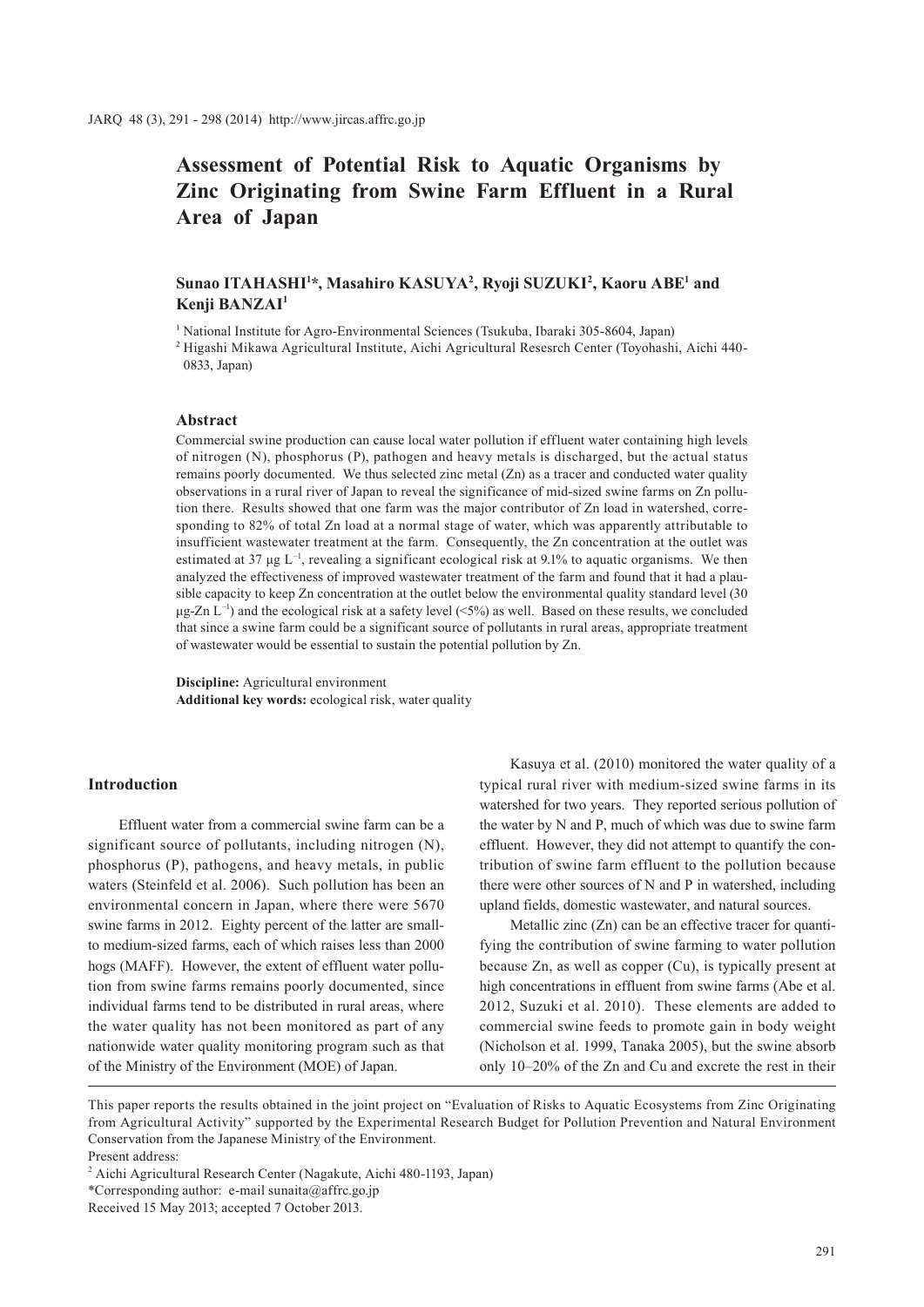#### S. Itahashi et al.

feces (Tanaka 2005). Consequently, swine feces tend to be heavily contaminated with Zn and Cu, with reported concentrations of 431–471 mg kg<sup>-1</sup> and 135–374 mg kg<sup>-1</sup> for Zn and Cu, respectively (Isobe & Sekimoto 1999, Nicholson et al. 1999). In Japan, much of the fecal waste is removed from the barn for manure production, while the rest is diverted into wastewater alongside urine and maintenance water used to clean the swine enclosures. Consequently, the wastewater from a swine farm is highly contaminated with Zn and Cu; typical concentration ranges are 1.3–40 (average 11) mg  $L^{-1}$  for Zn and 0.44–21 (average 3.7) mg  $L^{-1}$  for Cu (Abe et al. 2012).

Zinc is a crucial element for organisms, but its toxicity to aquatic organisms at high concentrations has remained a concern (EU 2010). In 2003, the Japanese government therefore established environmental quality standards (EQSs) for total Zn in public water to protect aquatic ecosystems; the standard (upper limit) is 0.03 mg-Zn  $L^{-1}$  in freshwater. A holistic assessment of Zn concentrations in public waters of Japan (Tsushima et al. 2010), using public water monitoring data from 1991 to 2002, showed that about 20% of public waters in Japan exceeded the EQSs. Major sources of pollution were determined to be effluents from

mines, industrial facilities, and publically owned treatment works (POTWs). In that analysis, however, the contribution of swine farms to Zn pollution was not studied.

The goal of this research was to determine the extent to which a typical rural river in Japan was polluted by Zn originating from swine farms. We observed water quality in the river, estimated the extent of wastewater treatment by the farms, and then assessed the ecological risks to riverine habitats based on the annual average concentration of Zn estimated at the watershed outlet. We also formulated a plausible countermeasure for the pollution.

## **Materials and methods**

## **1. Study area**

This study was executed in Aichi prefecture, central Japan (Fig. 1), in the same watershed studied by Kasuya et al. (2010). The total drainage area of this watershed is about  $3.2 \text{ km}^2$  and the land mainly comprises upland fields  $(54\%)$ and rice paddies (16.5%).

Cabbage is the most widespread crop in the upland fields. The cropping season extends from August to the following May, depending on the variety of cabbage.



#### **Fig. 1. Location of the study site (left) and observation sites in the watershed (right)**

w, sampling sites in winter; s, sampling sites in summer.

The P1 site and its upper reaches (P5, P6, P9 and P10) are in the northern tributary, while P4 and its upper reaches (P13-P16) are in the southern tributary.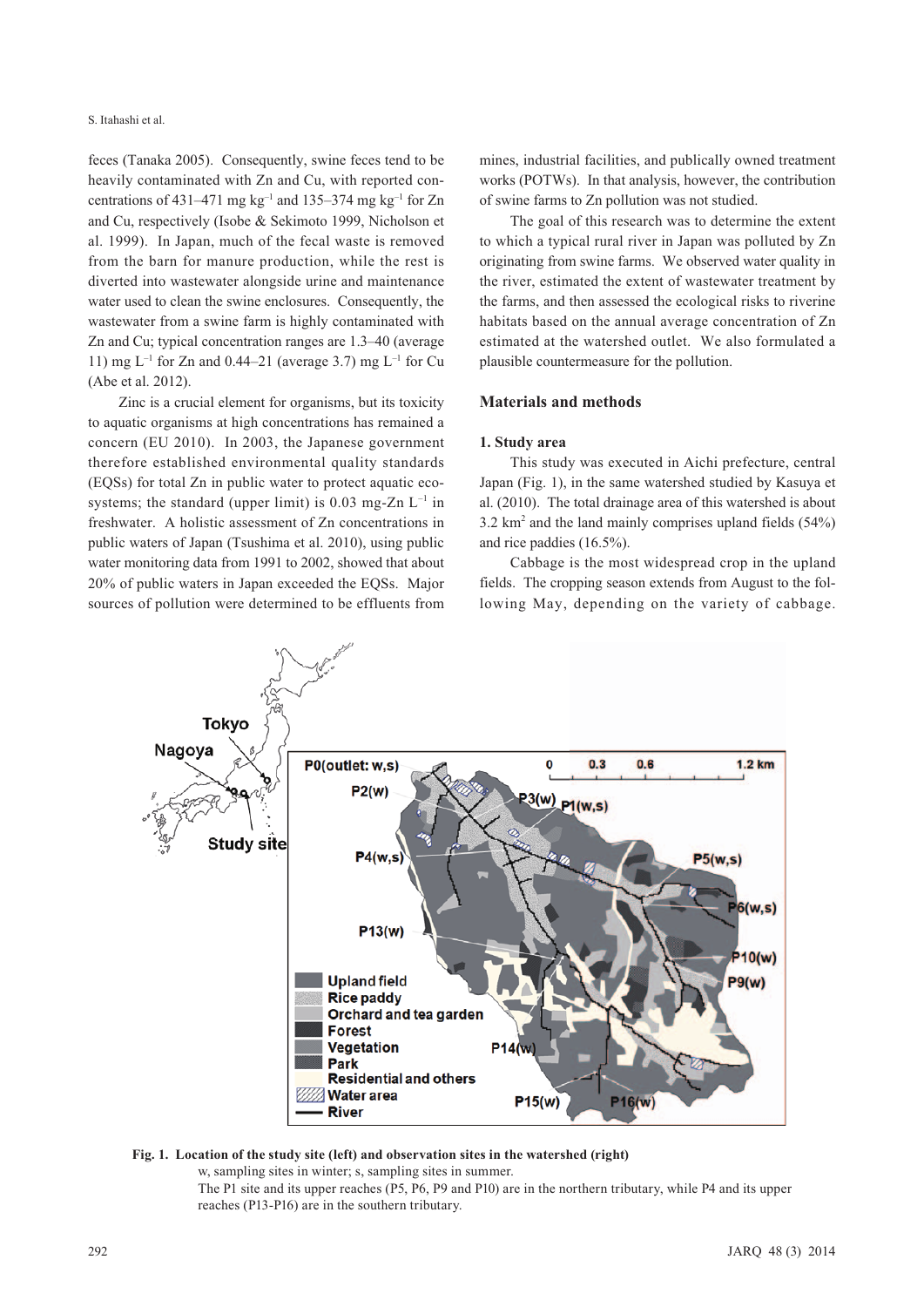Chemical fertilizer is applied at rates of  $280-300$  kg-N ha<sup>-1</sup>, 150 kg-P<sub>2</sub>O<sub>5</sub> ha<sup>-1</sup>, and 300 kg-K<sub>2</sub>O ha<sup>-1</sup>. Organic manure (at a rate of 20 t ha<sup>-1</sup> for hog manure) is applied between July and December before planting (Aichi prefecture 2011).

Paddy rice is grown between late April and late September, with the cultivation period depending on the variety. Recommended application rates of chemical fertilizer are 80-110 kg-N ha<sup>-1</sup>, 50 kg-P<sub>2</sub>O<sub>5</sub> ha<sup>-1</sup>, and 40 kg-K<sub>2</sub>O ha<sup>-1</sup>. Organic manure (at a rate of 10 t ha<sup>-1</sup> for hog manure) is applied before planting (Aichi prefecture 2011).

Two swine farms are located near streams (secondorder tributaries) in the northeastern part of the watershed. One farm raises 2765 hogs and discharges its effluent just above site P5; the other raises 1760 hogs and discharges its effluent just above site P6 (Fig. 1). The proportions of fattening and breeding hogs and the types of wastewater treatment at the two farms are unknown. There is no significant point source of Zn in watershed other than these farms.

#### **2. Water sample preparation and load calculation**

We measured water discharge rates and collected water samples at several sites in the river system when the water stage was typical of winter and summer conditions (Fig. 1). The water discharge was calculated by multiplying the cross-sectional area by the flow velocity, both of which were measured manually at each site.

The winter (dry season) measurements were conducted on 10 February, 2011. Rainfall during the two days preceding the measurements totaled only 1.5 mm, and was the first after a one-month drought, which meant no significant effect of rainfall on river flow was apparent on the observation date. The summer (rainy season) measurements were conducted on 31 August, 2011, which is also the irrigation season for rice paddies. Rainfall during the week preceding the measurements totaled 41 mm. We collected two extra samples on 31 August, 2011 at sites just below the outlets where effluent from swine farms near sites P5 and P6 was discharged.

Total Zn and Cu concentrations of all samples were measured by nitrate-perchloric acid digestion followed by inductively coupled plasma mass spectrometry. We also measured concentrations of dissolved Zn and Cu in summer samples after filtration through a 0.2 μm-pore cartridge.

The loading of Zn (Cu),  $L_{Zn(Cu)}$  (µg s<sup>-1</sup>), in the discharge was calculated as follows:

$$
L_{\text{Zn (Cu)}} = DR \times C_{\text{Zn (Cu)}} \tag{1}
$$

where *DR* (L s<sup>-1</sup>) is the water discharge and  $C_{Zn(Cu)}(\mu g L^{-1})$ is the concentration of either Zn or Cu in water.

#### **3. Estimating Zn and Cu loads from the swine farms**

We calculated the water discharge and Zn and Cu loads

at sites P5 and P6 derived from the swine farms (point source), upper tributaries to site P6 (i.e. sites P9 and P10) and irrigation water from a pond or canal as follows:

$$
P5_{DR(Zn, Cu)} = Farm_{DR(Zn, Cu)} + Irr_{DR(Zn, Cu)}
$$
 (2)

$$
P6_{DR(Zn, Cu)} = Farm_{DR(Zn, Cu)} + PQ_{DR(Zn, Cu)} + \frac{1}{2}H_{DR(Zn, Cu)} + \frac{1}{2}H_{DR(Zn, Cu)} + \frac{1}{2}H_{DR(Zn, Cu)} \tag{3}
$$

where the subscript *DR(Zn, Cu)* indicates the water discharge and Zn or Cu load parameters. *P5*, *P6*, *P9,* and *P10* indicate the parameter values at sites P5, P6, P9, and P10, respectively, while *Farm* and *Irr* indicate swine farm effluent and irrigation water, respectively.

In Eqs. 2 and 3, the observed water discharge and Zn and Cu loads in winter and summer were substituted for *P5*, *P6*, *P9*, and *P10* at the corresponding sites. We calculated the discharge from each swine farm by multiplying the number of hogs by the daily water discharge associated with one hog (10 L hog<sup>-1</sup> day<sup>-1</sup>; LEIO 1997). The discharge of irrigation water was unknown, so we estimated the value at each site by balancing the water discharge in each equation. The Zn and Cu concentrations in the irrigation water were assumed to be the average background concentrations in watershed (5.9 μg-Zn  $L^{-1}$  and 1.7 μg-Cu  $L^{-1}$  at site P13, where effluent from an irrigation pond was being discharged).

The Zn (Cu) load from the swine farms was calculated by inserting values for the remaining unknowns into Eqs. 2 and 3, whereupon concentrations of Zn (Cu) in the effluent were calculated by dividing the Zn (Cu) load by the water discharge from each farm. The water discharge and Zn (Cu) concentrations at sites P9 and P10 measured during the winter were used for the corresponding summertime values.

## **4. Estimating the annual output of Zn, the developed load, and the output ratio for a swine farm**

The annual Zn load in the effluent was calculated by multiplying the average concentration of Zn in the effluent during the winter and summer by the annual effluent discharge. The output ratio for a farm was defined as the ratio of the total annual Zn load from the farm to the total Zn excreted by all hogs on the farm each year. The latter, which was defined as the annual developed load, was estimated as follows.

The ratio of the mass of Zn to that of phosphorus (P) in swine excreta in Japan was estimated at 0.0154 based on annual amounts of P and Zn in excreta (Mishima et al. 2005). The amount of P excreted by one hog was reportedly 8.7 g-P day<sup>-1</sup> for a fattening hog and 15.6 g-P day<sup>-1</sup> for a breeding hog (LEIO 1997). From these numbers, we obtained annual Zn excretion rates per hog of 48.9 g  $y^{-1}$  for a fattening hog and 87.7 g  $y^{-1}$  for a breeding hog, which were then multiplied by the number of hogs in each farm to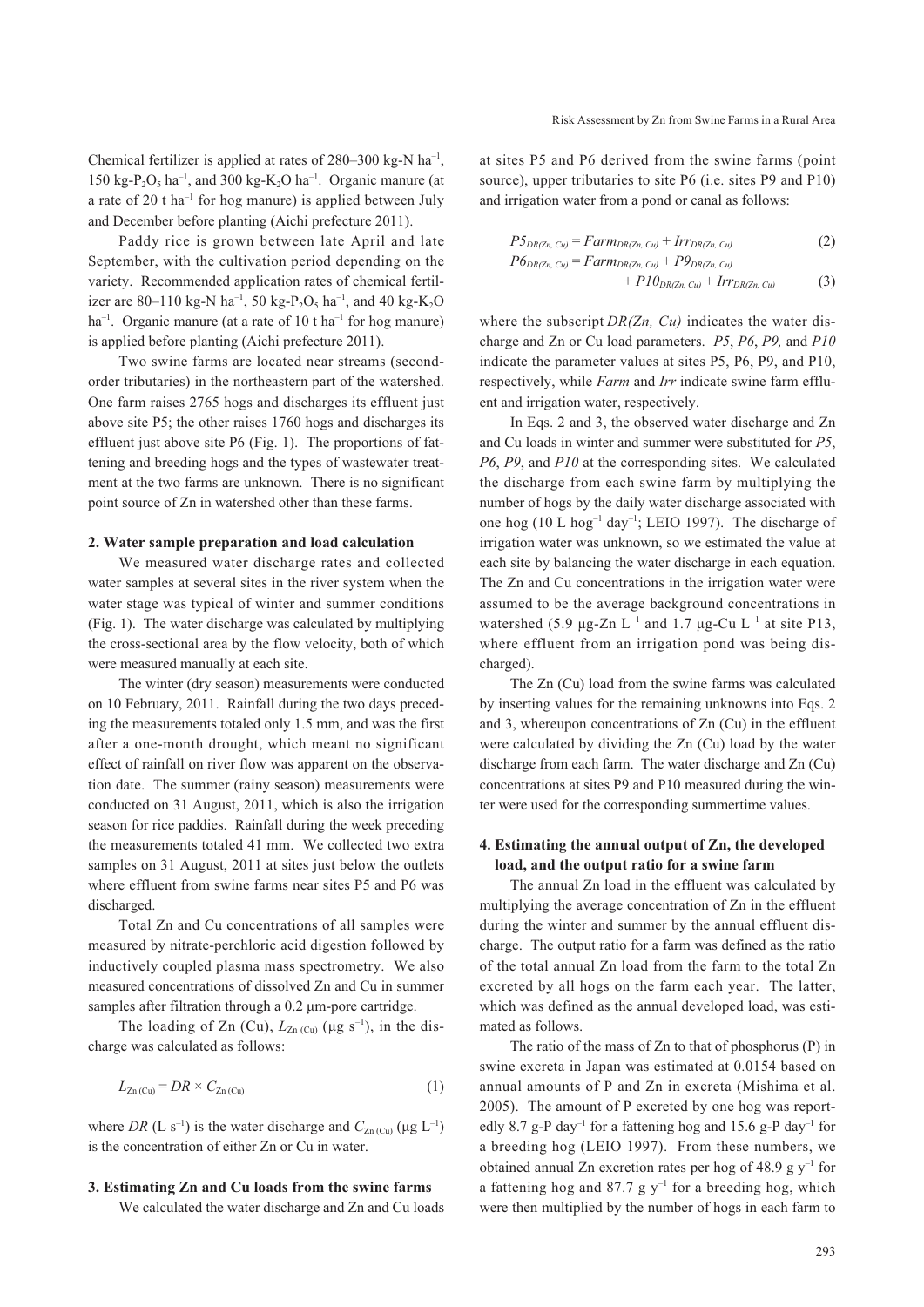S. Itahashi et al.

determine the obtained potential annual developed load at the farm.

## **5. Estimating annual average Zn concentration at the watershed outlet**

We calculated the annual average concentration of Zn at the watershed outlet (site P0) by dividing the total Zn load by the total water discharge at the normal stage. We assumed the total Zn load to be derived from the two swine farms above sites P5 and P6 and the background water, which was not influenced by the swine farms. We assumed the annual delivery ratio for Zn load from the farms at 1.0 and used the reported annual water discharge at the watershed outlet, site P0, for the period 2004–2006 (Kasuya et al. 2010).

# **6. Ecological risk assessment for aquatic organisms exposed to Zn**

We compared the annual average concentration of Zn with a threshold value to assess the ecological risk, in accordance with the preceding assessment of Naito et al. (2010), who used the total Zn concentration (both dissolved and particulate forms of Zn) in Japanese public waters. For the

threshold value, we used the  $HC<sub>5</sub>$  value, which is 26.7  $\mu$ g-Zn L<sup>-1</sup>; corresponding to the 95% protection level with respect to the risk at organism level and calculated from the species sensitivity distribution (SSD; Tsushima et al. 2010). The SSD parameters were 154 and 2.90  $\mu$ g-Zn L<sup>-1</sup> for the geometric mean and standard deviation of the geometric mean, respectively (Tsushima et al. 2010).

## **7. Scenario analysis for risk management**

A two-criterion scenario was tested to determine whether Zn concentrations and the ecological risk at the outlet would be lowered by improving wastewater treatment from the farm at P5. The test scenario assumed the Zn concentration in effluent water to be controlled by the criteria for the maximum and average concentrations of Zn in effluent waters: 4400 and 470  $\mu$ g-Zn L<sup>-1</sup>, respectively (Fig. 3; Abe et al. 2012). We assumed that the effluent discharge remained the same.

## **Results and discussion**

## **1. Distribution of Zn loads in the river system**

The horizontal and vertical dimensions of the rectan-



**Fig. 2. Observed distribution of water discharge, Zn concentration and load in the study watershed**  Values in parentheses indicate the Zn load in mg-Zn s<sup>-1</sup>; NM, not measured; NO, no water observed. \*Zn loads in winter were trace; 0.0089, 0.014, 0.0061, and 0.011 at P9, P10, P13, and P14, respectively (in mg-Zn  $s^{-1}$ ).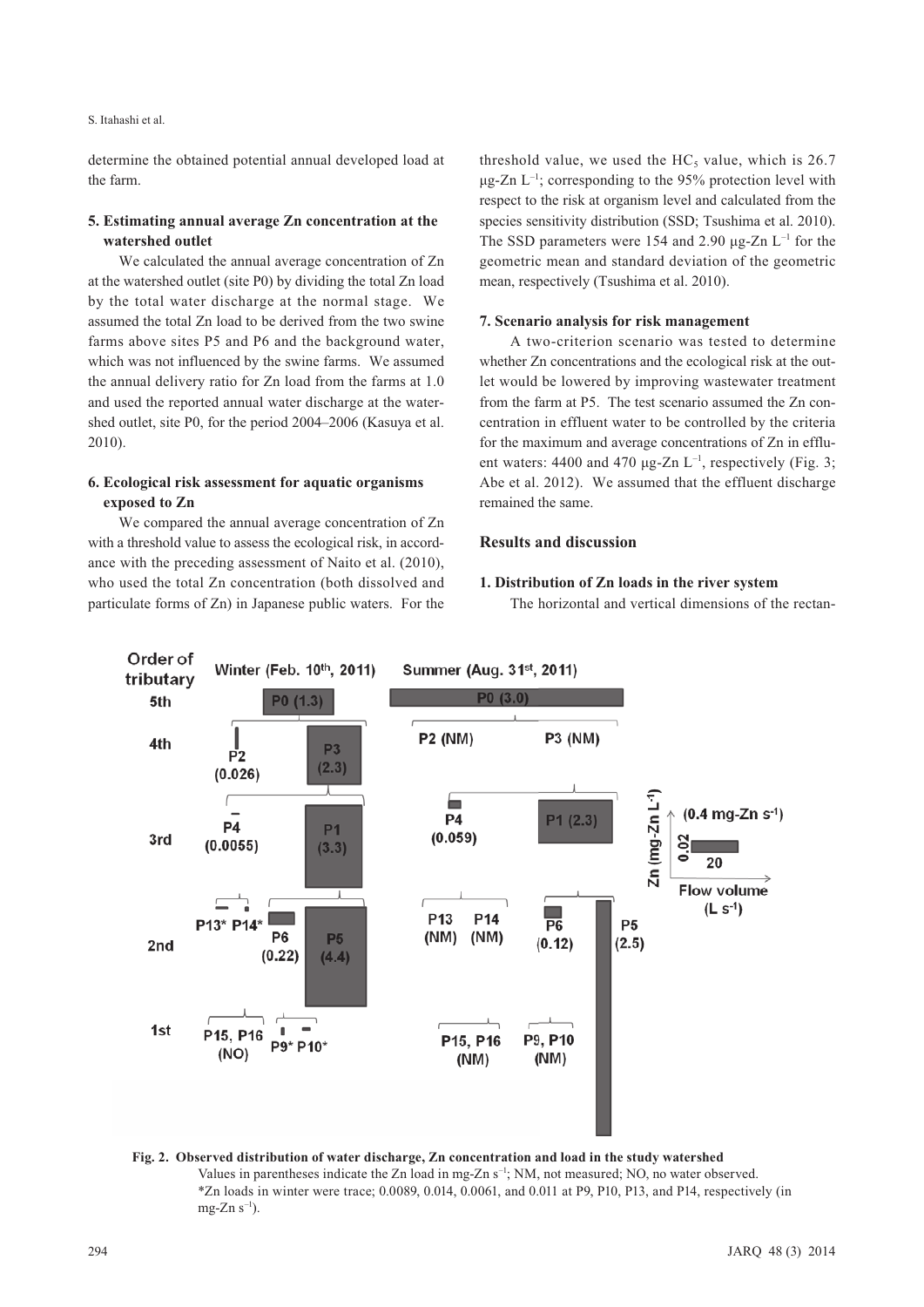gles in Fig. 2 represent the water discharge  $(L \, s^{-1})$  and Zn concentration (mg  $L^{-1}$ ), respectively. The area of each rectangle therefore represents the Zn load in units of mg  $s^{-1}$ (Eq. 1). The water discharge was calculated from the measured cross-sectional area and flow velocity of the river.

In winter (Fig. 2, left panel), the observed water discharge peaked at site P5 on the northern tributary  $(26.0 \, \text{L s}^{-1})$ and gradually decreased downstream to  $23.1 \, \text{L s}^{-1}$  at site P3. The higher discharge at P5 was due to the input of maintenance water from an irrigation pond into the stream above site P5 (Fig. 1). The measured Zn concentration also peaked at site P5 (170  $\mu$ g-Zn L<sup>-1</sup>), and gradually decreased to 44.0 μg-Zn  $L^{-1}$  at site P0. Consequently, the Zn load peaked at site P5, 4.4 mg  $s^{-1}$ , which was about 3.3 times the Zn load at site P0  $(1.3 \text{ mg s}^{-1})$ . The Zn load at site P6, was only 0.22 mg  $s^{-1}$ , or 5% of the load at P5. At sites downstream of P5 and P6, the measured Zn loads gradually decreased, but all of the loads along the northern tributary exceeded those at site P4 and its upstream sites P13 and P14 on the southern tributary.

In summer, the water discharge distribution changed. The water discharge at P5  $(6.1 \text{ L s}^{-1})$  was much smaller in summer than in winter, while discharges at P1 and P0 increased to 31.8 and 108 L  $s^{-1}$ , respectively (Fig. 2). The reason for this change was the drainage of irrigation waters from rice paddies, which are more numerous along the lower reaches of the river than in upstream areas such as around site P5. Consequently, the Zn load distribution was also quite different in summer than in winter. The Zn load was smaller at site P5 (2.5 mg  $s^{-1}$ ) in summer than in winter (Fig. 2), while the load in summer at site P5 was even smaller than that at site P0  $(3.0 \text{ mg s}^{-1})$ , where the load was supplemented by the Zn load from site P6 (0.12 mg s<sup>-1</sup>). At site P1, on the northern tributary downstream of both P5 and P6, the Zn load  $(2.3 \text{ mg s}^{-1})$  was almost the same as that at site P5, whereas the load at site P4, on the southern tributary, was consistently small  $(0.059 \text{ mg s}^{-1})$ . These results suggest that P5 was the major source of Zn load at site P0 in both summer and winter.

The rate at which Zn is transported from source to outlet depends on the physical form of Zn compound and the flow velocity. Results from analysis of Zn speciation revealed that the percentage of soluble Zn peaked at site P0 (72.4%) followed by sites P6 (64.7%), P4 (32.7%), P1  $(24.7\%)$ , and P5  $(10.5\%)$ . The flow velocity from sites P5 to P0, a distance of about 1.2 km, ranged from 10 to 50 cm  $s^{-1}$  (average 26.5 cm  $s^{-1}$ ) in summer. Therefore, we estimated that the average travel time of soluble Zn from site P5 to the watershed outlet was only 1.26 hours.

Most Zn at site P5 was in particulate form. The transport of particulate Zn to the outlet in summer may have been facilitated by the increasing trend of water discharge from sites P5 to P0 (Fig. 2). In winter, however, the water dis-

| Table 1. Concentrations of total and soluble Zn and Cu in |
|-----------------------------------------------------------|
| river water just below the outlets where swine farm       |
| effluents near sites P5 and P6 were discharged            |

|                     | Zinc  |                                                                                                             | Copper |           |  |
|---------------------|-------|-------------------------------------------------------------------------------------------------------------|--------|-----------|--|
|                     | Total | Dissolved                                                                                                   | Total  | Dissolved |  |
|                     |       | $\mu$ g-Zn L <sup>-1</sup> $\mu$ g-Zn L <sup>-1</sup> $\mu$ g-Cu L <sup>-1</sup> $\mu$ g-Cu L <sup>-1</sup> |        |           |  |
| P5 site             | 580   | 45(7.8)                                                                                                     | 240    | 39(16)    |  |
| P <sub>6</sub> site | 42    | 23(55)                                                                                                      | 11     | 11(100)   |  |

Parentheses indicate the ratio of concentration in soluble form to total concentration.

charge was similar between sites P5 and P1, and increased only slightly between sites P1 and P0 (Fig. 2). Thus, the lower Zn load at site P0 in winter was probably attributable to the sedimentation of Zn particulate on the river bed in winter. This Zn was probably resuspended and transported downstream in summer when the water discharge increased along the lower reaches of the river (Fig. 2).

#### **2. Actual status of effluent from swine farms**

Analysis of the sample of swine farm effluent at site P5 revealed that Zn and Cu concentrations were extremely high, at 580 and 240  $\mu$ g L<sup>-1</sup>, respectively (Table 1). Moreover, the fact that Zn and Cu were present in the effluent primarily in particulate form (Table 1) probably accounts for the low proportion of dissolved Zn at site P5. In contrast, concentrations of Zn and Cu were much lower at site P6, while most of the Zn and Cu at that site was dissolved in water (Table 1).

We estimated the Zn and Cu concentrations in the effluent from swine farms at sites P5 and P6 in winter and summer and compared those estimates with the ranges of their concentrations in the effluent from a wastewater treatment facility (WWTF; Abe et al. 2012) (Fig. 3). At site P5 the Zn concentrations were estimated at 13 and 7.7 mg  $L^{-1}$ in winter and summer, respectively. Both concentrations exceeded the effluent standard (ES) for Zn  $(2.0 \text{ mg } L^{-1})$ , and the maximum concentration of Zn in treated wastewater (4.4  $mg L^{-1}$ ) from the WWTF (Fig. 3, left panel). In contrast, Zn concentrations at site P6 were only 760 and 380 μg  $L^{-1}$  in winter and summer, respectively, concentrations that resembled the average concentration of Zn in the treated water (470  $\mu$ g L<sup>-1</sup>; Fig. 3, left panel).

Similarly, Cu concentrations in the effluent at site P5 were estimated at 6.4 and 1.3 mg  $L^{-1}$  in winter and summer, respectively. The concentration in winter exceeded the ES for Cu (3.0 mg  $L^{-1}$ ) as well as the maximum concentration of Cu in treated wastewater (2.4 mg  $L^{-1}$ ; Fig. 3, right panel). At site P6, however, the Cu concentrations were estimated at 1.1 and 0.15 mg  $L^{-1}$  in winter and summer, respectively. Although very different from each other, these concentrations were lower than those at site P5 and were close to the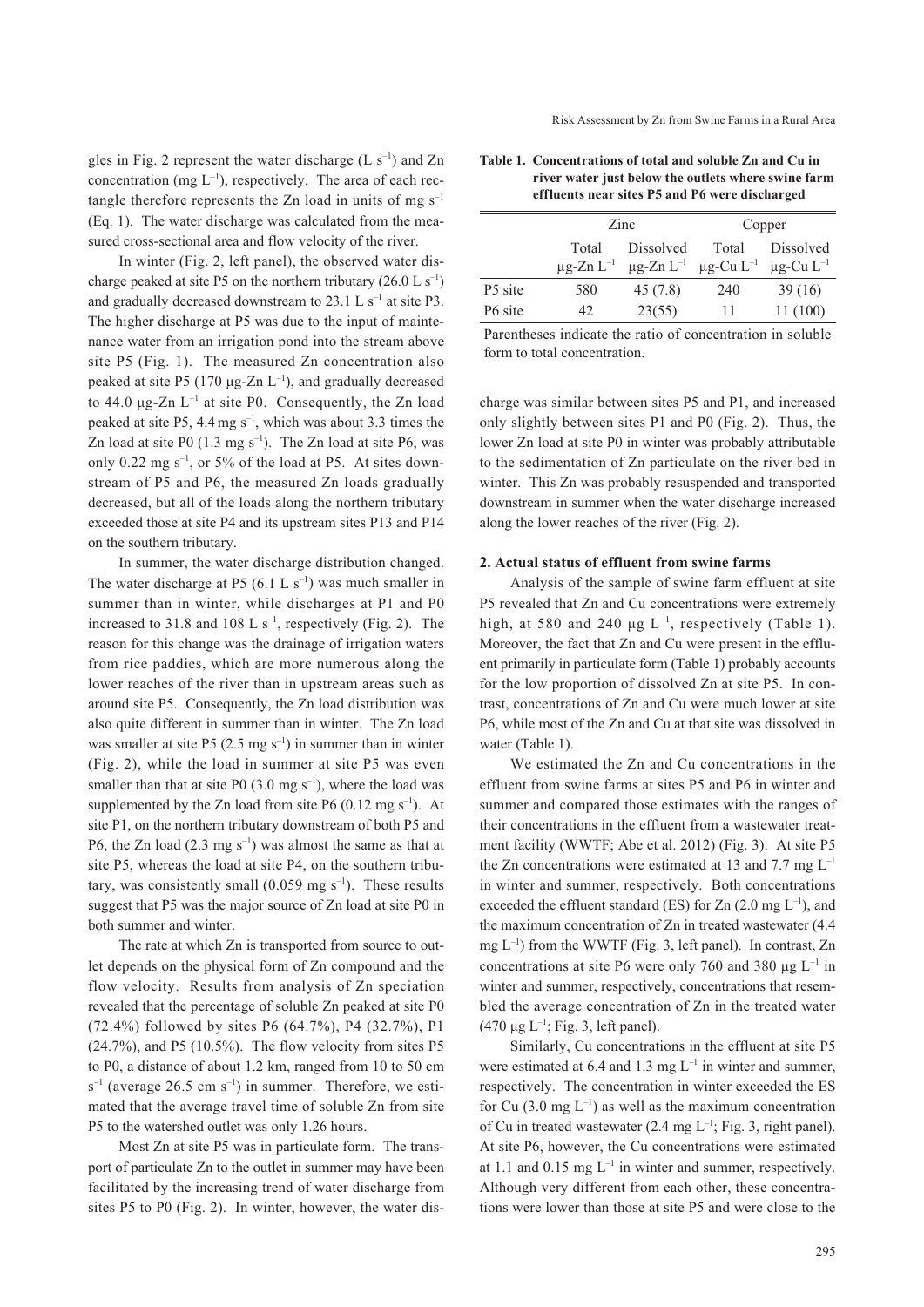

**Fig. 3. Estimated Zn and Cu concentrations in the effluents of swine farms near sites P5 and P6** \* Ranges for treated wastewater were according to Abe et al. (2012). ES stands for the effluent standard in Japan; 2 mg-Zn  $L^{-1}$  and 3 mg-Cu  $L^{-1}$ .

average concentration of Cu in treated wastewater (200 μg  $L^{-1}$ ).

## **3. Annual Zn loads from swine farms**

Annual Zn loads from the swine farms were calculated from the average concentration of Zn in the effluent (Fig. 3) and the annual total volume of effluent discharged by the farms. These calculations indicated that the Zn loads from the farms at P5 and P6 were 106 and 3.7 kg  $y^{-1}$ , respectively. We compared these estimates with the developed load from each farm.

The developed load of Zn from the farm at site P5 was estimated within the range 135 to 242 kg  $y^{-1}$  (fattening hog and breeding hog bases, respectively), depending on the proportions of fattening and breeding hogs at the farm. These values sufficed to explain the estimated Zn load of 106 kg  $y^{-1}$ . Similarly, in the case of the farm at site P6, the developed load of Zn was within the range 86.1 to 154.3 kg  $y^{-1}$ , values that also sufficed to explain the estimated Zn load of 3.7 kg  $y^{-1}$ . The results therefore indicated that the estimated Zn loads from both farms were reasonable with respect to material balance.

The output ratios for the farms at P5 and P6 were calculated as 44–78% and 2.4–4.3%, respectively. We discuss the reason for this significant difference in output ratios between the farms at P5 and P6 in the next section.

# **4. Identifying the dominant source of Zn in the watershed**

We found that the concentration of Zn in the swine farm effluent at P5 exceeded both the ES  $(2.0 \text{ mg } L^{-1})$  and the maximum effluent concentration from the WWTF (4.4 mg  $L^{-1}$ ; Abe et al. 2012). We consider this high concentration to be undesirable but nevertheless probable based on the following supportive information.

First, Zn concentrations in the effluents from both farms were similar during winter and summer, and there was a consistent difference in concentrations between the two farms (Fig. 3, left panel). Second, Cu concentrations in the farm effluents varied simultaneously with Zn concentrations (Fig. 3). Third, we found that the proportions of dissolved Zn (d-Zn) and dissolved Cu (d-Cu) were significantly lower at site P5 than P6 (Table 1). The Zn and Cu in the raw wastewater from the swine farms were primarily in particulate form (p-Zn and p-Cu, respectively; Suzuki et al. 2010). A WWTF removes particles from the wastewater, the result being that in treated effluent p-Zn and p-Cu account for only 19 and 9% of total Zn and Cu, respectively (Suzuki et al. 2010). Therefore, we concluded that wastewater treatment by the farms at sites P5 and P6 was inadequate and desirable, respectively. Fourth, the Zn output ratio clearly differed between the two farms, as shown in the previous section. We attribute this to differences between the two farms in the efficiency of Zn removal during the wastewater treatment process. Suzuki et al. (2010) reported that Zn removal efficiency increased as the wastewater treatment process proceeded. They found that the Zn effluent concentration after thorough treatment was only 5.3% of the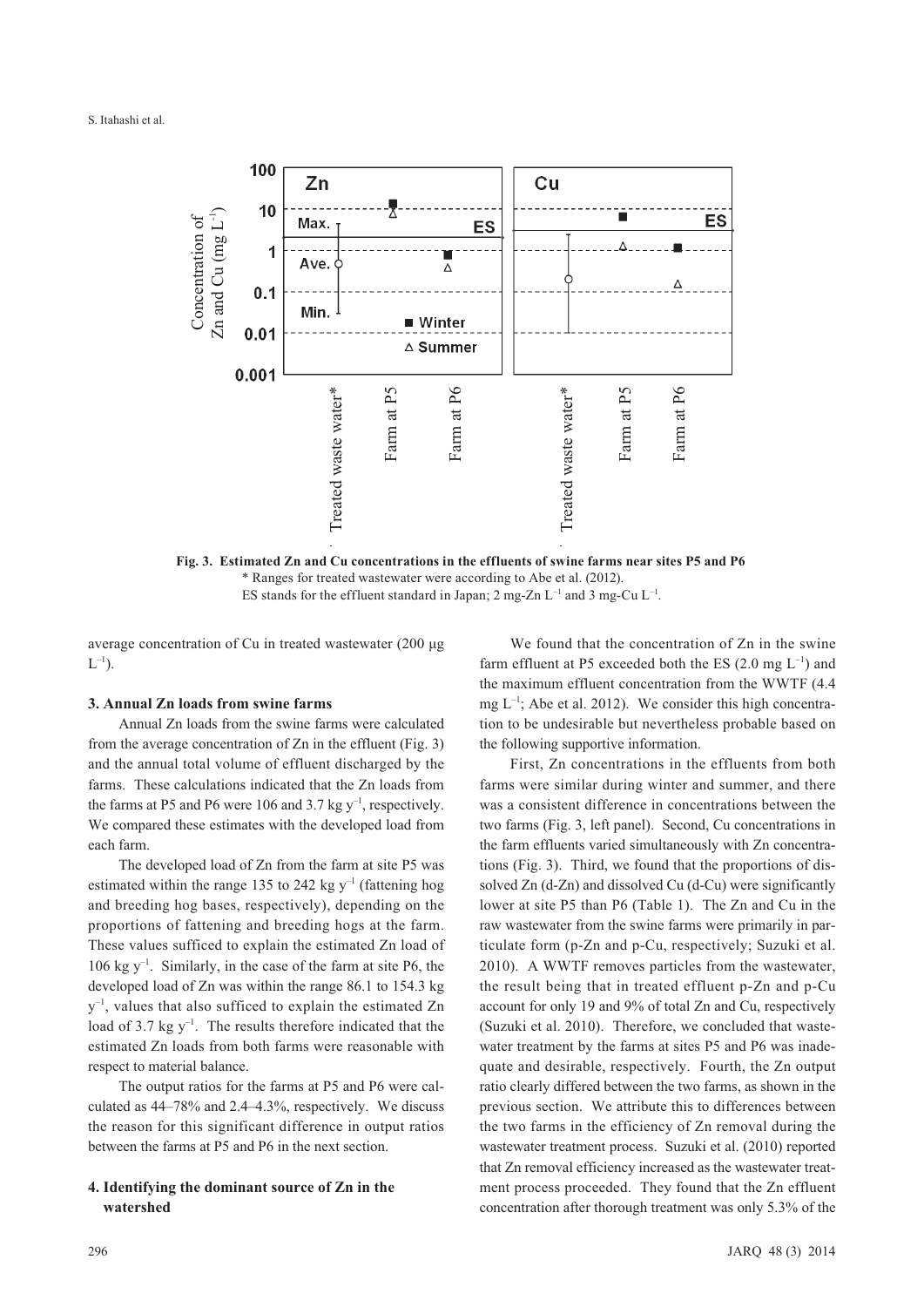|               | Water                                   |                | Zn load             |                     | Zn conc. at                | Ecological    |
|---------------|-----------------------------------------|----------------|---------------------|---------------------|----------------------------|---------------|
| Scenario      | discharge                               | Background     | P <sub>5</sub> site | P <sub>6</sub> site | the outlet                 | risk          |
|               | $10^6 \,\mathrm{m}^3 \,\mathrm{v}^{-1}$ | $kg-Zn v^{-1}$ | $kg-Zn y^{-1}$      | $kg-Zn v^{-1}$      | $\mu$ g-Zn L <sup>-1</sup> | $\frac{0}{0}$ |
| Actual status | 35                                      | 20             | 106                 |                     |                            |               |
| Max conc.     |                                         | 20             | 44                  |                     |                            | 2.6           |
| Average conc. | 35                                      | 20             | 47                  | 37                  |                            | 0.3           |

**Table 2. Annual water discharge, Zn load by sources, average Zn concentration and ecological risk at the watershed outlet**

\* The water discharge is the average value for 2004 and 2006 based on Kasuya et al. (2010).

concentration in the raw wastewater, and that this reduction was mainly due to the removal of p-Zn from the wastewater (Suzuki et al. 2010). We conclude that the lower Zn output ratio of the farm at site P6 compared with that at the WWTF was due to the higher removal efficiency of p-Zn at the WWTF. In contrast, we attribute the higher Zn output ratio of the farm at site P5 to insufficient removal of p-Zn during wastewater treatment.

In summary, we have pointed out that the dominant source of Zn in the river was swine farm effluent at site P5. We have also argued that the cause of the high Zn load from that farm was insufficient treatment of wastewater from the farm, although the actual status of wastewater treatment there is uncertain.

## **5. Annual average concentration and ecological risk at the outlet**

Table 2 shows the annual water discharge at normal stage (Kasuya et al. 2010), the Zn loads from the two swine farms and in background water, and the annual average Zn concentration at the outlet, site P0. The Zn load derived from the farm at site P5 was the highest (106 kg  $y^{-1}$ ) and accounted for 82% of the total load at the watershed outlet (Table 2). The second highest Zn load (20 kg  $y^{-1}$ ) was the background load, which accounted for 15% of the total, while the smallest load was attributed to the farm at P6 and accounted for only 2.8% of the total (Table 2).

The annual average concentration of Zn at the watershed outlet was estimated at 37  $\mu$ g L<sup>-1</sup> (Table 2), which exceeds the EQSs of 30  $\mu$ g L<sup>-1</sup>. Although our estimate is comparable to the observed Zn concentrations of 44 and 29  $\mu$ g L<sup>-1</sup> in winter and summer respectively (Fig. 2), water quality varies naturally due to factors such as flow rate, rainfall, temperature, and so forth. We must therefore collect more data to verify our conclusions.

The foregoing results indicate a significant ecological risk from exposure to Zn at the watershed outlet. The estimated Zn concentration at site P0, 37  $\mu$ g L<sup>-1</sup>, exceeds the HC<sub>5</sub> criterion (26.7 µg L<sup>-1</sup>; Tsushima et al. 2010), while the estimated ecological risk is 9.1% based on this Zn concentration and the SSD parameters noted in the materials and methods section (Table 2).

The estimated Zn concentration at the outlet of 37 μg  $L^{-1}$  is among the top 13% of Zn concentrations at all public water monitoring sites in Japan, based on the probabilistic distribution model developed by Tsushima et al. (2010), who analyzed Zn concentrations measured during 1991– 2002 in public waters throughout Japan. This concentration is equivalent to the mean concentration of Zn at sites influenced by industrial point sources (38  $\mu$ g L<sup>-1</sup>) other than POTWs (Tsushima et al. 2010). This result implies that poorly treated effluent from a swine farm can be as significant a source of Zn pollution in rural areas as industrial sources are in urban areas.

#### **6. Analysis of scenarios to mitigate ecological risk**

As discussed above, the major source of Zn loading in watershed was the swine farm effluent at site P5. This conclusion suggests that a reduction in the Zn load from that farm might lead to a decrease in both the Zn concentration and the ecological risk at the watershed outlet. To test this hypothesis, we considered two scenarios. In the first, the Zn effluent concentration was maintained at the maximum concentration for Zn in WWTF effluent, whereupon the Zn load from the farm was predicted to decrease by 58% to 44 kg  $y^{-1}$ (Table 2), and the Zn concentration at the outlet was predicted to be 19  $\mu$ g L<sup>-1</sup>. This value, which is lower than the EQSs and  $HC<sub>5</sub>$ , suggests that the likely ecological risk would be negligible. In the second scenario, the Zn effluent concentration was maintained at the average concentration of Zn in treated wastewater, which meant that the Zn concentration at the outlet would further decrease to 8.1  $\mu$ g L<sup>-1</sup>. From these results, we conclude that Zn in the effluent from swine farms can seriously pollute public waters in rural areas, but that the degree of pollution can be greatly reduced by managing wastewater at the farm appropriately.

#### **7. Implications and conclusions**

Water quality has been periodically monitored in the lower reaches of rivers by the MOE as part of a public water quality monitoring program, but no samples were collected in the upper part of the watershed, in the area that was the focus of this research. Data at the nearest monitoring site along the main stream, which were collected 4.2 km below